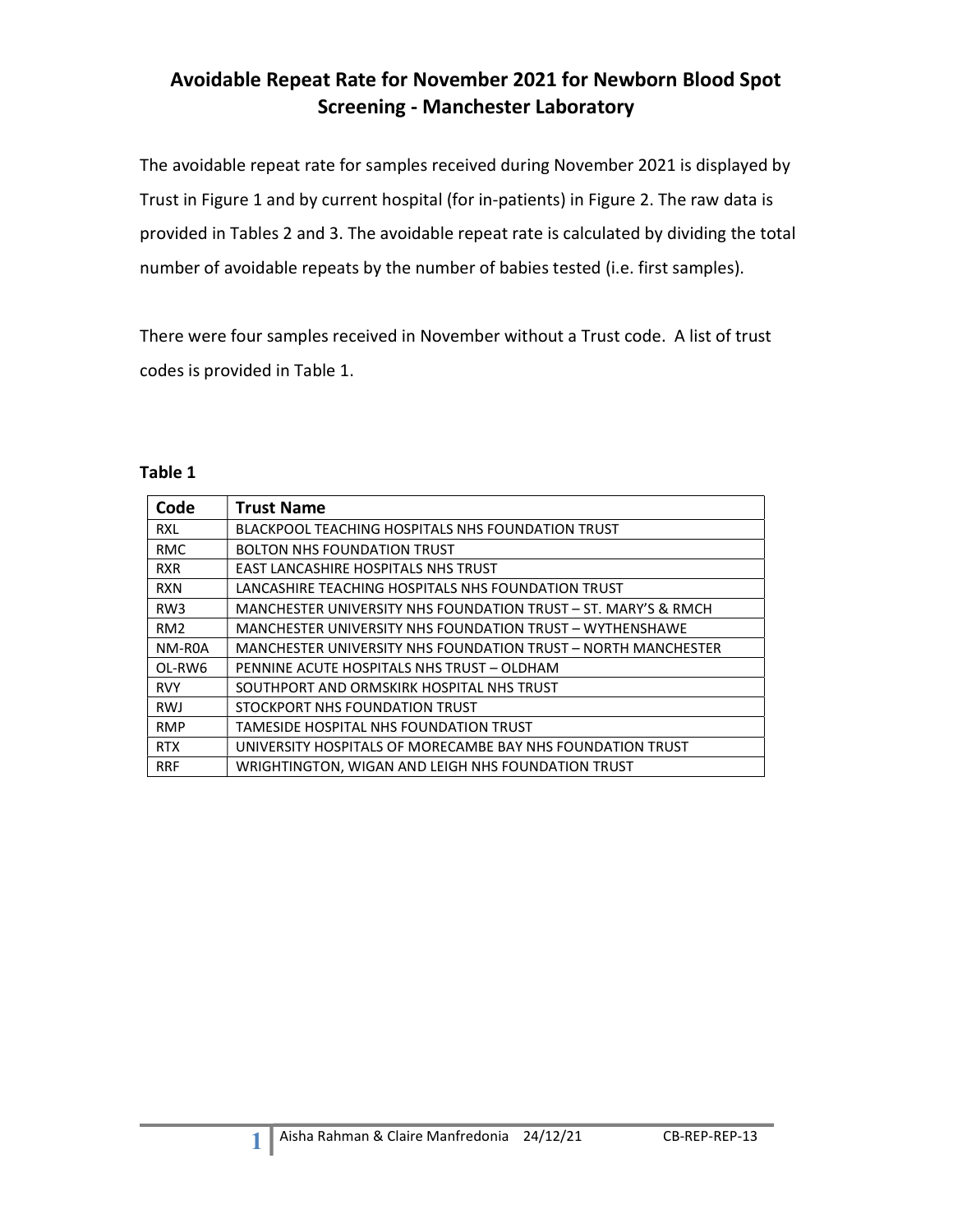### Figure 1 - Avoidable repeats by Trust

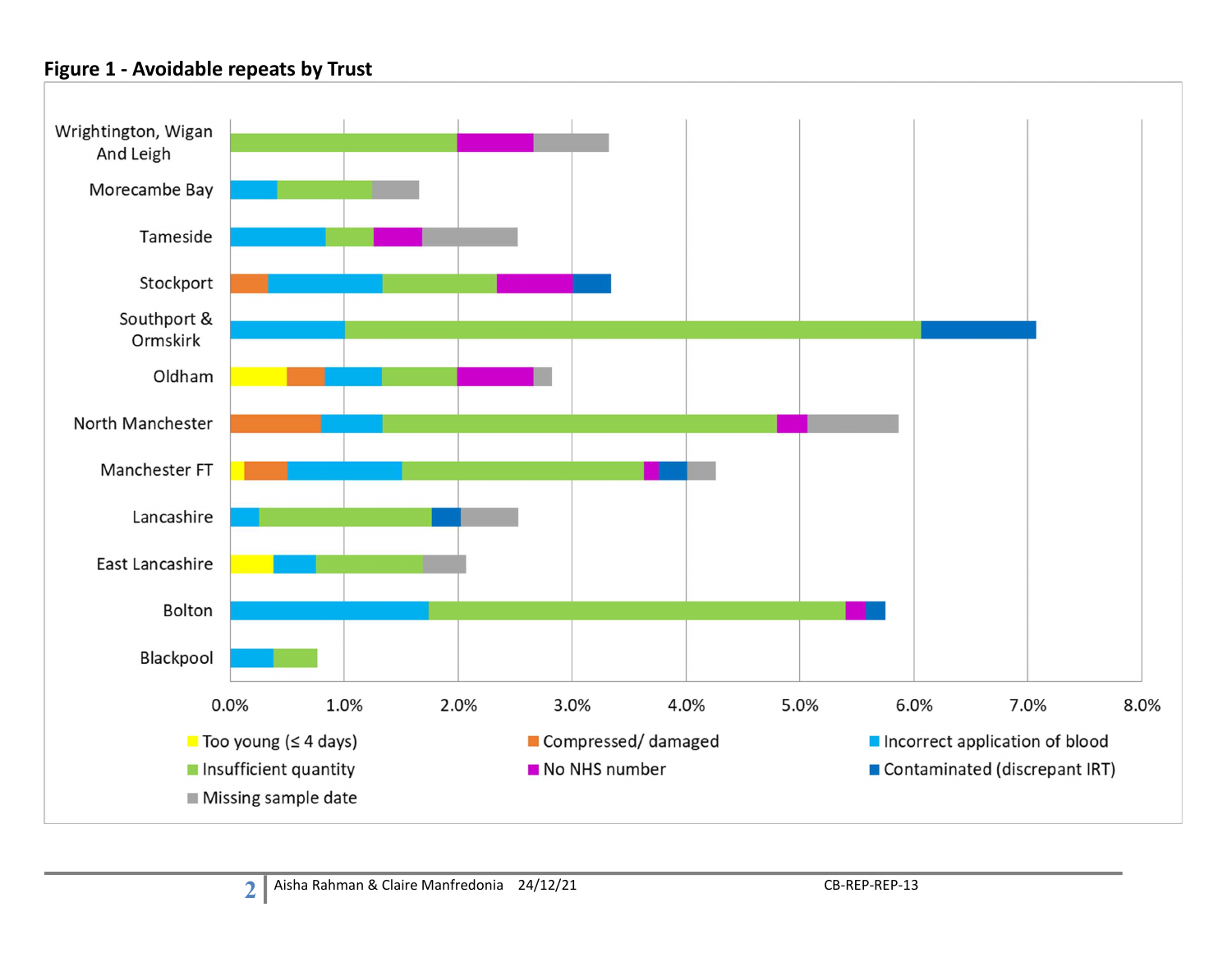

### Figure 2 - Avoidable repeats by current hospital (in-patients)

There were no avoidable repeats for Royal Lancaster Infirmary. The avoidable repeat rate for RMCH was 50% so was excluded from the graph.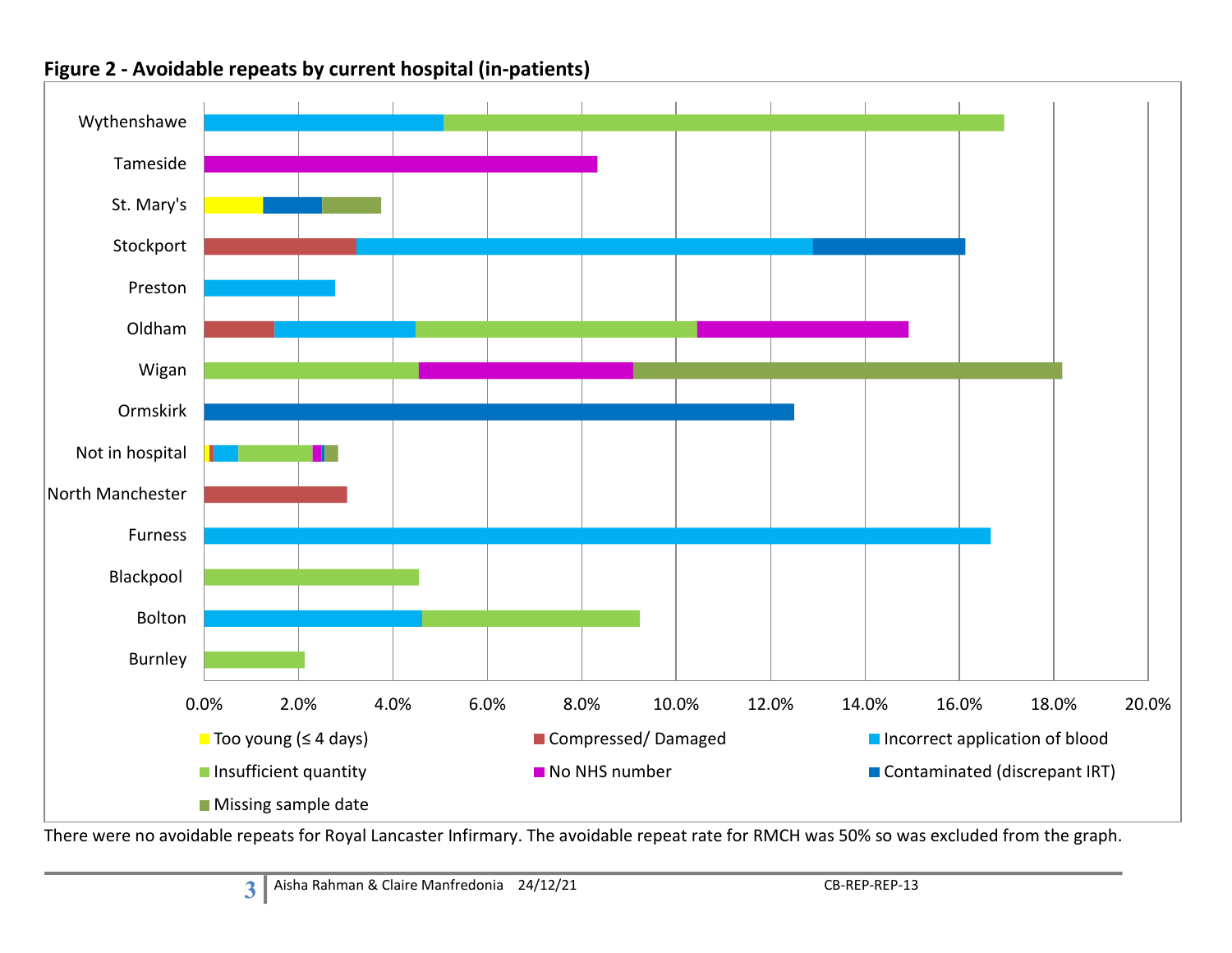# Table 2 – Avoidable repeats by Trust for November 2021

| <b>Row Labels</b>                                                                                              | Number of<br>first<br>samples<br>received/ | Too soon after<br>transfusion<br>(<72 hours)* | Too young for<br>reliable<br>screening<br>(≤ 4 days) | Bloodspot<br>in transit      | Bloodspot<br>card damaged compressed/d bloodspot<br>amaged | Expired<br>card                | Incorrect<br>application<br>of blood on<br>card | Insufficient<br>quantity | transit                          | >14 days in No NHS<br>number   | Contaminated<br>(discrepant<br>IRT) | Missing<br>sample<br>date | <b>DOB</b><br>missing        | <b>Number of</b><br>Avoidable<br>Repeat<br><b>Requests</b> | Avoidable<br>Repeat<br><b>Requests</b><br>Rate |
|----------------------------------------------------------------------------------------------------------------|--------------------------------------------|-----------------------------------------------|------------------------------------------------------|------------------------------|------------------------------------------------------------|--------------------------------|-------------------------------------------------|--------------------------|----------------------------------|--------------------------------|-------------------------------------|---------------------------|------------------------------|------------------------------------------------------------|------------------------------------------------|
|                                                                                                                | babies tested<br>262                       | $\overline{0}$                                | $\mathbf{0}$                                         | $\mathbf 0$                  | $\mathbf{0}$                                               | $\Omega$                       | $\overline{1}$                                  | 1                        | $\overline{0}$                   | $\mathbf 0$                    | $\mathbf 0$                         | $\overline{0}$            | $\mathbf 0$                  | $\overline{2}$                                             | 0.8%                                           |
| <b>Blackpool Teaching Hospitals NHS FT</b><br>Bolton NHS FT                                                    | 574                                        | $\overline{0}$                                | $\mathbf{0}$                                         | $\overline{0}$               | $\mathbf{0}$                                               | $\mathbf 0$                    | 10                                              | 21                       | $\mathbf 0$                      | 1                              | 1                                   | $\mathbf{0}$              | $\overline{0}$               | 33 <sup>2</sup>                                            | 5.7%                                           |
| East Lancashire Hospitals NHS Trust                                                                            | 532                                        | 1                                             | $\overline{2}$                                       | $\mathbf{0}$                 | $\mathbf{0}$                                               | $\Omega$                       | $\overline{2}$                                  | - 5                      | $\overline{0}$                   | $\mathbf{0}$                   | $\overline{0}$                      | $\overline{2}$            | $\overline{0}$               | 11                                                         | 2.1%                                           |
| Lancashire Teaching Hospitals NHS FT                                                                           | 395                                        | $\mathbf{0}$                                  | $\mathbf{0}$                                         | $\mathbf{0}$                 | $\mathbf{0}$                                               | $\mathbf{0}$                   | 1                                               | 6                        | $\overline{0}$                   | $\mathbf{0}$                   | 1                                   | 2                         | $\mathbf{0}$                 | ${\bf 10}$                                                 | 2.5%                                           |
|                                                                                                                |                                            | $\overline{4}$                                | 1                                                    | $\mathbf 0$                  | $\overline{\mathbf{3}}$                                    | $\mathbf 0$                    | 8                                               | 17                       | $\mathbf 0$                      | $\mathbf{1}$                   | $\overline{2}$                      | 2                         | $\overline{0}$               | 34                                                         | 4.3%                                           |
|                                                                                                                |                                            |                                               |                                                      |                              |                                                            |                                |                                                 |                          |                                  |                                |                                     |                           |                              |                                                            |                                                |
| Manchester University NHS FT - SMH & RMCH & WH                                                                 | 798                                        |                                               |                                                      |                              |                                                            |                                |                                                 |                          |                                  |                                |                                     |                           |                              |                                                            |                                                |
| North Manchester (MFT)                                                                                         | 375                                        | $\mathbf{0}$                                  | $\mathbf{0}$                                         | $\mathbf{0}$                 | $\overline{\mathbf{3}}$                                    | $\mathbf{0}$                   | $\overline{2}$                                  | 13                       | $\mathbf 0$                      | 1                              | $\mathbf{0}$                        | $\overline{\mathbf{3}}$   | $\mathbf 0$                  | 22                                                         | 5.9%                                           |
| Not Stated                                                                                                     | $\mathbf 0$                                | $\overline{1}$                                | $\mathbf{0}$                                         | $\mathbf{0}$                 | $\mathbf{0}$                                               | $\mathbf{0}$                   | 1                                               | $\overline{0}$           | $\overline{0}$                   | $\mathbf 0$                    | $\mathbf 0$                         | $\mathbf{0}$              | $\mathbf{0}$                 | $\mathbf{1}$                                               | 0.0%                                           |
|                                                                                                                | 48                                         | $\Omega$                                      | $\mathbf{0}$                                         | $\mathbf 0$                  | $\mathbf{0}$                                               | $\mathbf{0}$                   | $\mathbf{0}$                                    | $\overline{0}$           | $\overline{0}$                   | 1                              | $\mathbf 0$                         | $\mathbf{0}$              | $\overline{0}$               | $\mathbf{1}$                                               | 2.1%                                           |
|                                                                                                                | 602                                        | $\overline{2}$                                | $\overline{\mathbf{3}}$                              | $\overline{0}$               | 2                                                          | $\overline{0}$                 | $\overline{\mathbf{3}}$                         | $\overline{4}$           | $\mathbf 0$                      | $\overline{4}$                 | $\overline{0}$                      | 1                         | $\overline{0}$               | 17                                                         | 2.8%                                           |
| <b>Health Visitor</b><br>Oldham (Pennine Acute Hospitals NHS Trust)<br>Southport & Ormskirk Hospital NHS Trust | 99                                         | $\mathbf 0$<br>$\Omega$                       | $\mathbf 0$<br>$\Omega$                              | $\mathbf 0$<br>$\Omega$      | $\mathbf 0$<br>$\mathbf{1}$                                | $\mathbf 0$                    | 1                                               | 5                        | $\overline{0}$                   | $\mathbf{0}$                   | 1<br>1                              | $\mathbf 0$<br>$\Omega$   | $\mathbf{0}$                 | $\overline{7}$                                             | 7.1%                                           |
| Stockport NHS FT                                                                                               | 299                                        |                                               |                                                      |                              |                                                            | $\mathbf{0}$                   | $\overline{\mathbf{3}}$                         | $\overline{3}$           | $\overline{0}$                   | 2                              |                                     |                           | $\mathbf{0}$                 | 10                                                         | 3.3%                                           |
| Tameside And Glossop Integrated Care NHS FT                                                                    | 238                                        | $\Omega$                                      | $\Omega$                                             | $\Omega$                     | $\Omega$                                                   | $\Omega$                       | $\overline{2}$                                  | $\mathbf{1}$             | $\overline{0}$                   | 1                              | $\overline{0}$                      | $\overline{2}$            | $\overline{0}$               | 6                                                          | 2.5%                                           |
| University Hospitals of Morecambe Bay NHS FT<br>Wrightington, Wigan and Leigh NHS FT                           | 241<br>301                                 | $\mathbf{0}$<br>$\mathbf{0}$                  | $\mathbf{0}$<br>$\mathbf{0}$                         | $\mathbf{0}$<br>$\mathbf{0}$ | $\mathbf{0}$<br>$\mathbf{0}$                               | $\overline{0}$<br>$\mathbf{0}$ | $\mathbf{1}$<br>$\mathbf{0}$                    | $\overline{2}$<br>6      | $\overline{0}$<br>$\overline{0}$ | $\mathbf{0}$<br>$\overline{2}$ | $\mathbf{0}$<br>$\mathbf{0}$        | 1<br>2                    | $\mathbf{0}$<br>$\mathbf{0}$ | $\overline{4}$<br>$10\,$                                   | 1.7%<br>3.3%                                   |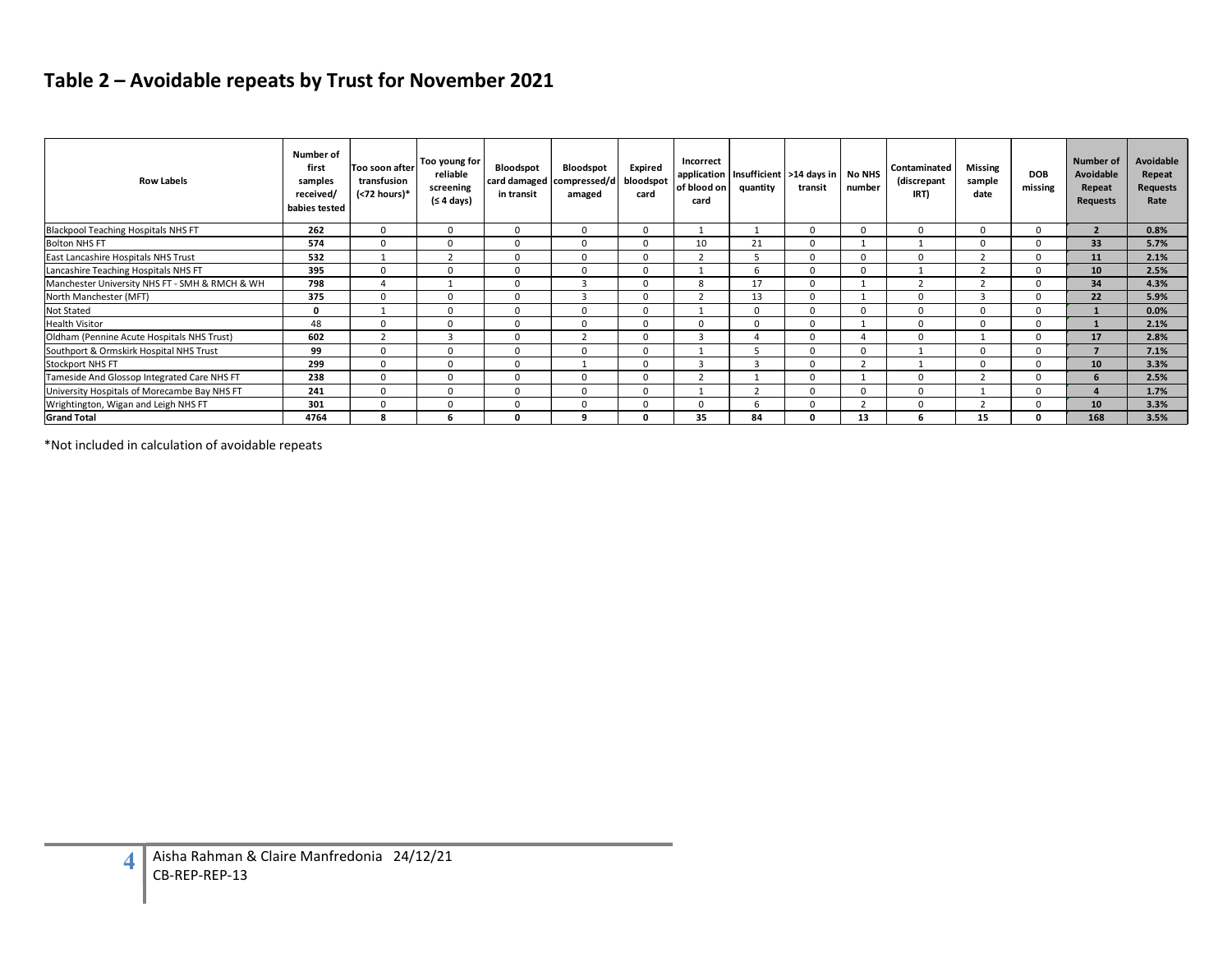# Table 3 – Avoidable repeats by current hospital (in-patients) for November 2021

|                                                           |                                                             |                                               |                |                                    |                         | Table 3 - Avoidable repeats by current hospital (in-patients) for November 2021 |                         |                          |                        |                         |                                              |                |                |                                                            |                                             |
|-----------------------------------------------------------|-------------------------------------------------------------|-----------------------------------------------|----------------|------------------------------------|-------------------------|---------------------------------------------------------------------------------|-------------------------|--------------------------|------------------------|-------------------------|----------------------------------------------|----------------|----------------|------------------------------------------------------------|---------------------------------------------|
| <b>Current Hospital</b>                                   | Number of<br>first<br>samples<br>received/<br>babies tested | Too soon after<br>transfusion<br>(<72 hours)* | 4 days)        | Too young (≤ Damaged in<br>transit | Compressed<br>/ Damaged | Expired card application                                                        | Incorrect<br>of blood   | Insufficient<br>quantity | >14 days in<br>transit | <b>No NHS</b><br>number | Contaminated<br>(discrepant IRT) sample date | <b>Missing</b> | DOB Missing    | <b>Number of</b><br>Avoidable<br>Repeat<br><b>Requests</b> | Avoidable<br>Repeat<br><b>Requests Rate</b> |
|                                                           | 47                                                          | 1                                             | $\overline{0}$ | $\mathbf 0$                        | $\overline{0}$          | $\mathbf 0$                                                                     | $\mathbf 0$             | 1                        | $\mathbf 0$            | $\mathbf 0$             | $\mathbf 0$                                  | $\overline{0}$ | $\mathbf 0$    | $\mathbf{1}$                                               | 2.1%                                        |
| <b>Burnley General Hospital<br/>Royal Bolton Hospital</b> | 65                                                          | $\overline{0}$                                | $\Omega$       | $\overline{0}$                     | $\overline{0}$          | $\mathbf{0}$                                                                    | $\overline{\mathbf{3}}$ | $\overline{\mathbf{3}}$  | $\mathbf 0$            | $\mathbf 0$             | $\mathbf 0$                                  | $\mathbf 0$    | $\overline{0}$ | 6                                                          | 9.2%                                        |
| Blackpool Victoria Hospital                               | 22                                                          | $\mathbf{0}$                                  | $\Omega$       | $\mathbf{0}$                       | $\overline{0}$          | $\mathbf{0}$                                                                    | $\mathbf{0}$            | 1                        | $\overline{0}$         | $\mathbf{0}$            | $\mathbf{0}$                                 | $\overline{0}$ | $\mathbf{0}$   | $\mathbf{1}$                                               | 4.5%                                        |
| <b>Furness General Hospital</b>                           | 6                                                           | $\Omega$                                      | $\mathbf{0}$   | $\mathbf 0$                        | $\mathbf 0$             | $\mathbf{0}$                                                                    | 1                       | $\overline{0}$           | $\mathbf 0$            | $\overline{0}$          | $\mathbf 0$                                  | $\mathbf 0$    | $\overline{0}$ | $\mathbf{1}$                                               | 16.7%                                       |
| North Manchester General Hospital                         | 33                                                          | $\mathbf 0$                                   | $\overline{0}$ | $\overline{0}$                     | <sup>1</sup>            | $\mathbf 0$                                                                     | $\mathbf 0$             | $\mathbf 0$              | $\mathbf 0$            | $\mathbf 0$             | $\overline{0}$                               | $\mathbf 0$    | $\mathbf 0$    | $\mathbf{1}$                                               | 3.0%                                        |
| Not in hospital                                           | 4265                                                        | 1                                             | 5              | $\mathbf 0$                        | $\overline{4}$          | $\mathbf 0$                                                                     | 22                      | 67                       | $\mathbf 0$            | 8                       | $\overline{\mathbf{3}}$                      | 12             | $\mathbf 0$    | 121                                                        | 2.8%                                        |
| Ormskirk & District General                               | 8                                                           | $\mathbf 0$                                   | $\mathbf{0}$   | $\mathbf 0$                        | $\overline{0}$          | $\mathbf 0$                                                                     | $\mathbf 0$             | $\mathbf{0}$             | $\mathbf 0$            | $\mathbf 0$             | 1                                            | $\overline{0}$ | $\mathbf 0$    | $\mathbf{1}$                                               | 12.5%                                       |
| Royal Albert Edward Infirmary                             | 22                                                          | $\Omega$                                      | $\Omega$       | $\Omega$                           | $\overline{0}$          | $\Omega$                                                                        | $\Omega$                | 1                        | $\overline{0}$         | 1                       | $\Omega$                                     | $\overline{2}$ | $\Omega$       | $\overline{a}$                                             | 18.2%                                       |
| Royal Lancaster Infirmary                                 | $\overline{7}$                                              | $\mathbf 0$                                   | $\mathbf 0$    | $\mathbf 0$                        | $\overline{0}$          | $\mathbf 0$                                                                     | $\mathbf 0$             | $\mathbf 0$              | $\mathbf 0$            | $\mathbf 0$             | $\overline{0}$                               | $\overline{0}$ | $\mathbf 0$    | $\mathbf{0}$                                               | 0.0%                                        |
| Royal Manchester Childrens Hospital                       | $\overline{\mathbf{4}}$                                     | 1                                             | $\overline{0}$ | $\mathbf 0$                        | $\overline{2}$          | $\mathbf 0$                                                                     | $\mathbf 0$             | $\mathbf 0$              | $\mathbf 0$            | $\mathbf 0$             | $\mathbf 0$                                  | $\overline{0}$ | $\mathbf 0$    | $\overline{2}$                                             | 50.0%                                       |
| Royal Oldham Hospital                                     | 67                                                          | $\overline{2}$                                | $\mathbf{0}$   | $\mathbf 0$                        | 1                       | $\mathbf 0$                                                                     | $\overline{2}$          | $\overline{4}$           | $\mathbf 0$            | $\overline{\mathbf{3}}$ | $\mathbf 0$                                  | $\mathbf 0$    | $\mathbf 0$    | 10 <sup>°</sup>                                            | 14.9%                                       |
| Royal Preston Hospital                                    | 36                                                          | $\overline{0}$                                | $\Omega$       | $\overline{0}$                     | $\mathbf 0$             | $\mathbf{0}$                                                                    | 1                       | $\Omega$                 | $\overline{0}$         | $\overline{0}$          | $\overline{0}$                               | $\overline{0}$ | $\Omega$       | $\mathbf{1}$                                               | 2.8%                                        |
| <b>Stepping Hill Hospital</b>                             | 31                                                          | $\overline{0}$                                | $\overline{0}$ | $\overline{0}$                     | $\overline{1}$          | $\mathbf{0}$                                                                    | $\overline{\mathbf{3}}$ | $\mathbf{0}$             | $\overline{0}$         | $\overline{0}$          | 1                                            | $\overline{0}$ | $\mathbf 0$    | 5 <sup>5</sup>                                             | 16.1%                                       |
| St Mary's Hospital, Manchester                            | 80                                                          | $\overline{\mathbf{3}}$                       | 1              | $\mathbf 0$                        | $\mathbf 0$             | $\mathbf 0$                                                                     | $\mathbf 0$             | $\mathbf 0$              | $\mathbf 0$            | $\mathbf 0$             | 1                                            | <sup>1</sup>   | $\mathbf 0$    | $\overline{\mathbf{3}}$                                    | 3.8%                                        |
| Tameside General Hospital                                 | 12                                                          | $\mathbf 0$                                   | $\mathbf 0$    | $\mathbf 0$                        | $\mathbf 0$             | $\mathbf 0$                                                                     | $\mathbf 0$             | $\mathbf 0$              | $\mathbf 0$            | 1                       | $\mathbf 0$                                  | $\mathbf 0$    | $\mathbf 0$    | $\mathbf{1}$                                               | 8.3%                                        |
| Wythenshawe Hospital                                      | 59                                                          | $\overline{0}$                                | $\overline{0}$ | $\Omega$                           | $\overline{0}$          | $\mathbf{0}$                                                                    | $\overline{\mathbf{3}}$ | $7^{\circ}$              | $\overline{0}$         | $\mathbf{0}$            | $\mathbf 0$                                  | $\mathbf 0$    | $\mathbf 0$    | 10                                                         | 16.9%                                       |
| <b>Grand Total</b>                                        | 4764                                                        | 8                                             | -6             | $\mathbf{0}$                       | 9                       | $\mathbf{o}$                                                                    | 35                      | 84                       | $\mathbf{0}$           | 13                      | 6                                            | 15             | $\mathbf{0}$   | 168                                                        | 3.5%                                        |